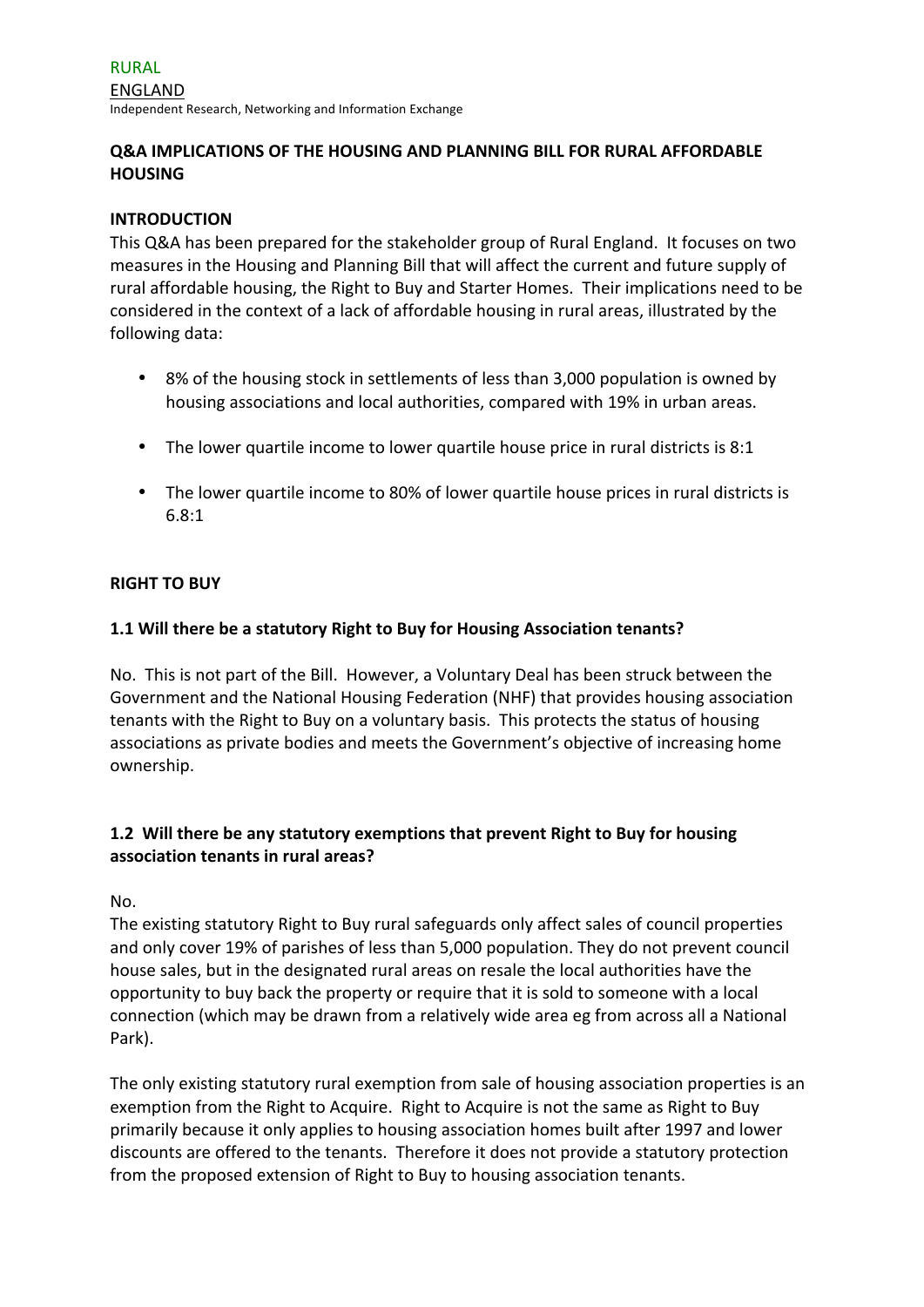# **1.3** Does the voluntary deal offer any protections from the Right to Buy for rural housing **association properties?**

The Voluntary Deal includes a proposal for a discretionary exemption for housing association properties in settlements of less than 3,000 population, but this is not yet agreed. It is proposed that a housing association's Board may use this discretion to refuse a Right to Buy application from a tenant, but it must offer the tenant an opportunity to use the Right to Buy discount to purchase another property in the housing association's ownership. If they do not have a property to sell the housing association will try and find a property owned by another housing association in the area. The arrangements will be set out in Regulation the detail of which is currently being discussed with input from the Rural Housing Alliance.

# **1. 4** What happens if there are no alternative properties where the portable discount **could be used?**

It is likely that the opportunities to use the portable discount will be limited because of the low supply housing association homes in rural communities and the limited number of housing associations who build in rural areas. The resident wishing to buy will then be faced with the prospect of only being able to exercise the Right to Buy if they move out of the community. It is proposed that if the tenant is unhappy with the alternative offered they will be able to appeal to the Regulator. Where the Regulator considers the housing association has acted fairly, it would suggest the tenant accept the offer, or subject to available funding, offer the tenant a portable discount to purchase a property on the open market. Where the Regulator considers the association has not offered a reasonable alternative, the association will agree to offer another alternative.

# **1. 5 Will the Regulations be strong enough to prevent rural Right to Buy sales?**

It is a discretionary provision and so the housing association may choose to sell the property now or in the future. There are also concerns that this is not a long-term protection because the rural discretion is only in Regulation and not written into the Bill. Regulations can be changed and the discretion could be removed.

# **1.6 Will Section 106 Agreements prevent Right to Buy sales in rural areas?**

It is suggested that S106 Agreements that require homes to be retained as affordable housing in perpetuity will ensure housing association Boards operate the rural discretion.

However, opinion is divided on whether this is sufficient safeguard to prevent sales. The NHF consider it does, but the Royal Institute of Chartered Surveyors (RICS) and Country Landowners Association (CLA), amongst others, do not for the following reasons.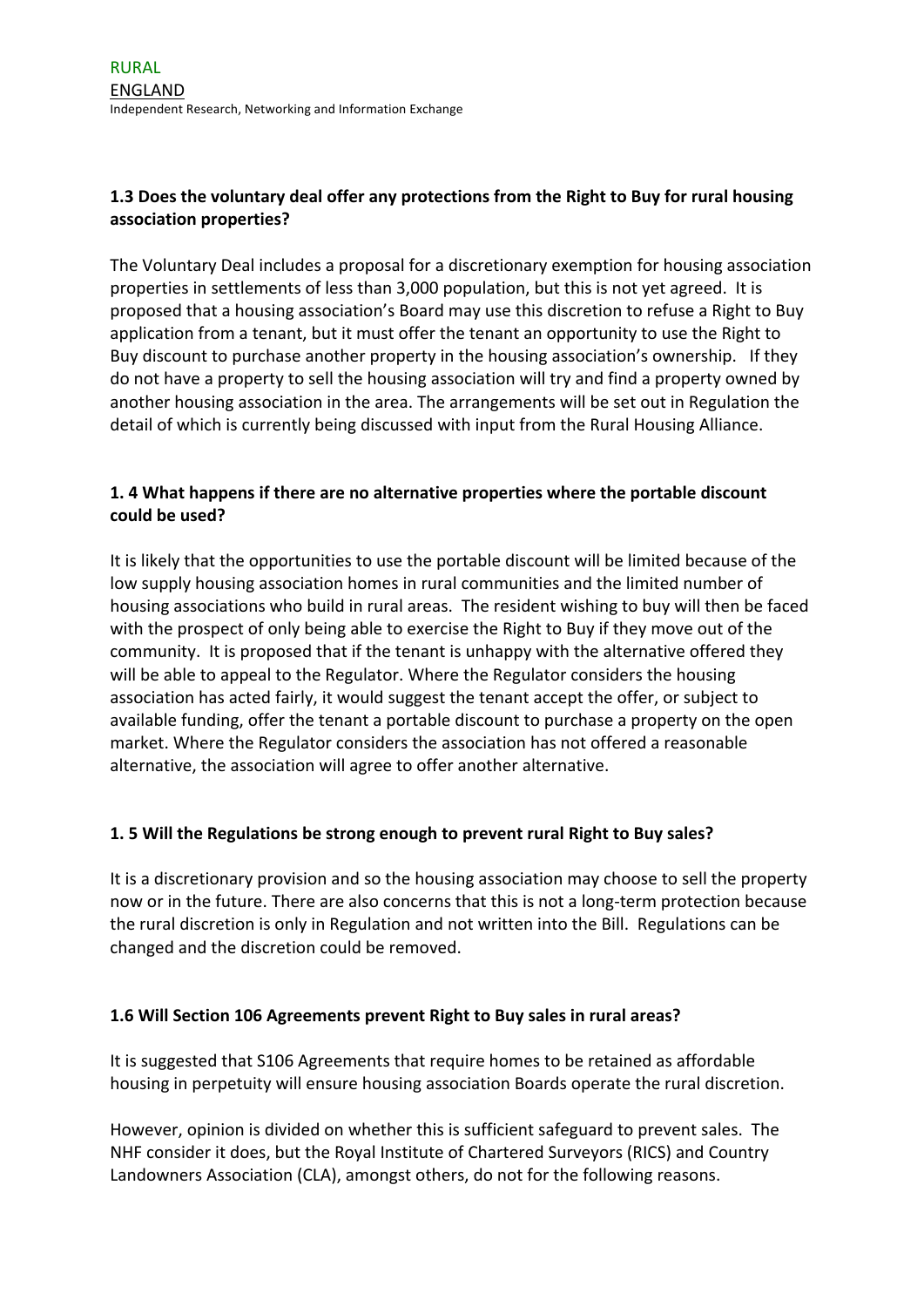- A S106 can be rescinded after 5 years if it is no longer considered relevant and with the agreement of the signatories, usually the housing association and the local authority. Given the amount of pressure to provide affordable housing the local authority may be willing to lift the S106 if they believe that the home will be replaced or ideally be replaced with two properties. However, it is unlikely that the replacement will be in the village where the sale has occurred and may be a shared ownership rather than rented home.
- Not all S106s are worded in the same way and the level of perpetuity protection they offer is variable. This will be even more the case if the Government changes the definition of affordable housing to include Starter Homes, which can be sold into the open market after 5 years (see Question 2.1)
- Not all rural schemes are covered by a S106. In some instances a planning condition was used which does not offers much weaker protections for the homes to retained as affordable rented homes.

# **1.7 Could other mechanisms be used to prevent Right to Buy sales?**

It has been proposed that other forms of legal covenant may be used to ensure the homes are retained in perpetuity. In addition, in future, it is likely that landowners will require inclusion of overage agreements in contracts, something which is already beginning to happen. These may result in further problems. Firstly, it will exacerbate the difficulties that housing associations already face raising the private loans they need to build affordable homes where there are perpetuity arrangements. Secondly, an overage agreement will mean that there will be less of a receipt for the housing association to spend on replacing the sold property.

Another proposed mechanism is for the landowner to retain the freehold ownership and for the housing association to hold the homes on a long term (125 year) lease with the tenant exercising the Right to Buy by purchase of a lease on their existing home. However, this would not retain the homes in the affordable housing sector because leasehold enfranchisement legislation means the resident could buy the freehold. There are statutory exemptions from leasehold enfranchisement, but these are only applicable in settlements of less than 3,000 population where a Homes and Communities Agency Shared Ownership lease is used.

# **1.8 How will the Right to Buy discount and replacement be paid for?**

The government will fund the 70% discount and the additional amount that will compensate the housing association for the loss of one of their properties. This is needed because the housing associations fund their developments by raising loan against their stock.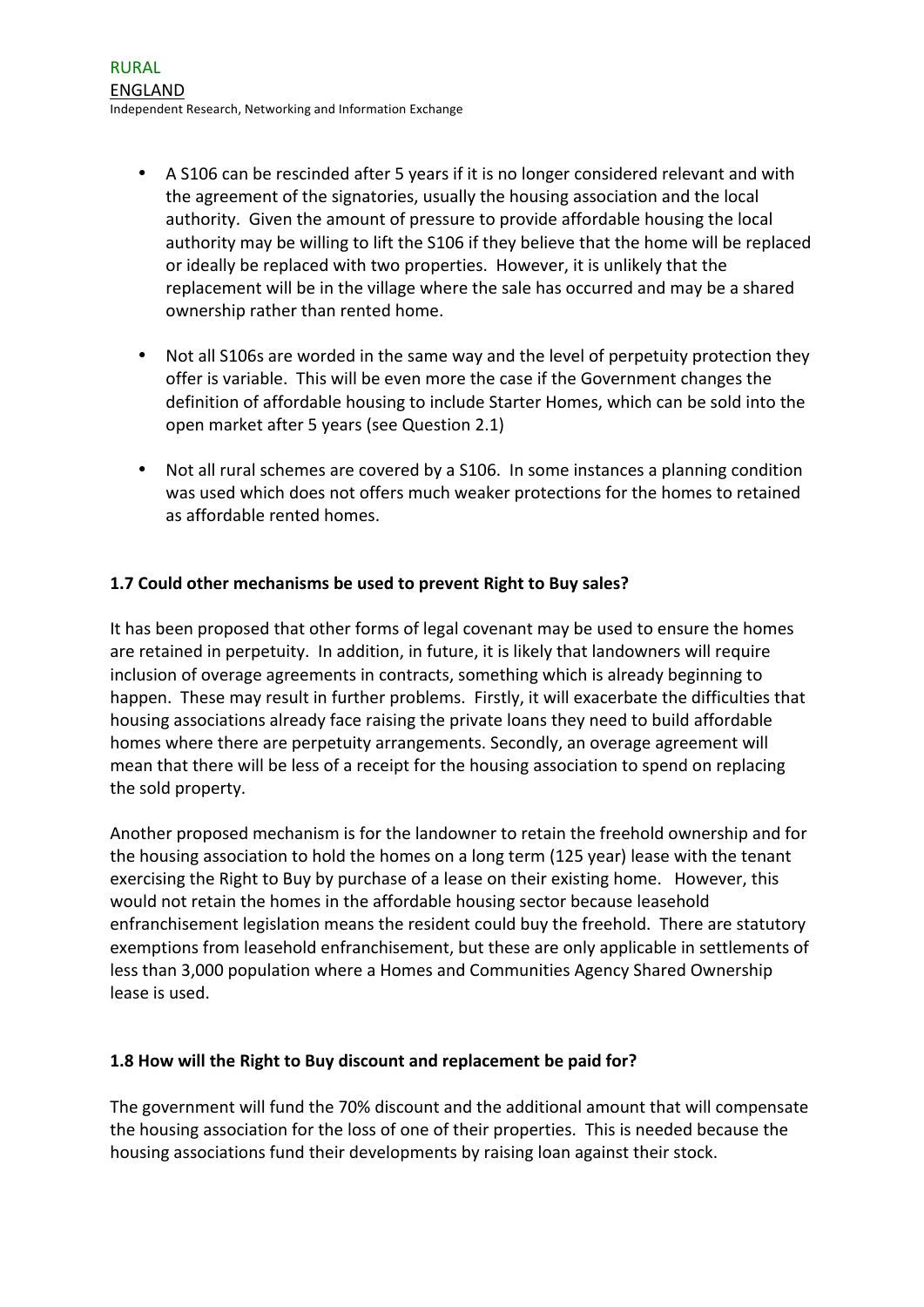Initially it was proposed that the discount would be funded by receipts arising from local authorities selling their high value stock when it becomes vacant, with the funding pooled into a national 'pot'. The Bill does not state that this will be the funding source for Right to Buy discounts, but it does include clauses requiring local authorities to sell their high value stock. This is likely to result in sales of their rural properties where values are higher. There is a danger that this will result in the loss of two affordable rented homes in a village. One as a result of the local authority sale, which funds the second loss through a Right to Buy sale of a housing association home in the same village, which for reasons given below is unlikely to be replaced on a 1:1 basis.

# **1.9** Will the homes that are sold be replaced within the village where the sale has **occurred?**

It is very unlikely that the homes will be replaced within the village where the sale has occurred for the following reasons.

- Finding a site for replacement will be difficult because there are few development opportunities in villages. Landowners will be unwilling to release land at a price that makes it possible to provide affordable rented homes if there is the prospect that the homes will be sold at full market value in the future.
- It will be difficult to gain community support for new development if they think the homes may not be affordable and meet a local need in the long term.
- Housing associations are not required to do 1:1 replacement in the community where the sale has occurred. All that is necessary is for 1:1 replacement at a national level. Given the costs and difficulties of developing in rural areas it is likely that the housing association will use the receipt to build in a nearby urban centre.
- Housing associations are not required to replace one rented home with another. To achieve 1:1 replacement they may choose to replace a rented home with a shared ownership property, which will not be affordable to many who are employed in local businesses.

# **2. STARTER HOMES**

# **2.1 What is a Starter Home?**

A Starter Home is a new property that is sold at 80% of open market value with price caps of £250,000 outside London and £450,000 in London. To buy a Starter Home the purchaser must be a first time buyer under 40 years old. After five years the home can be sold into the open market.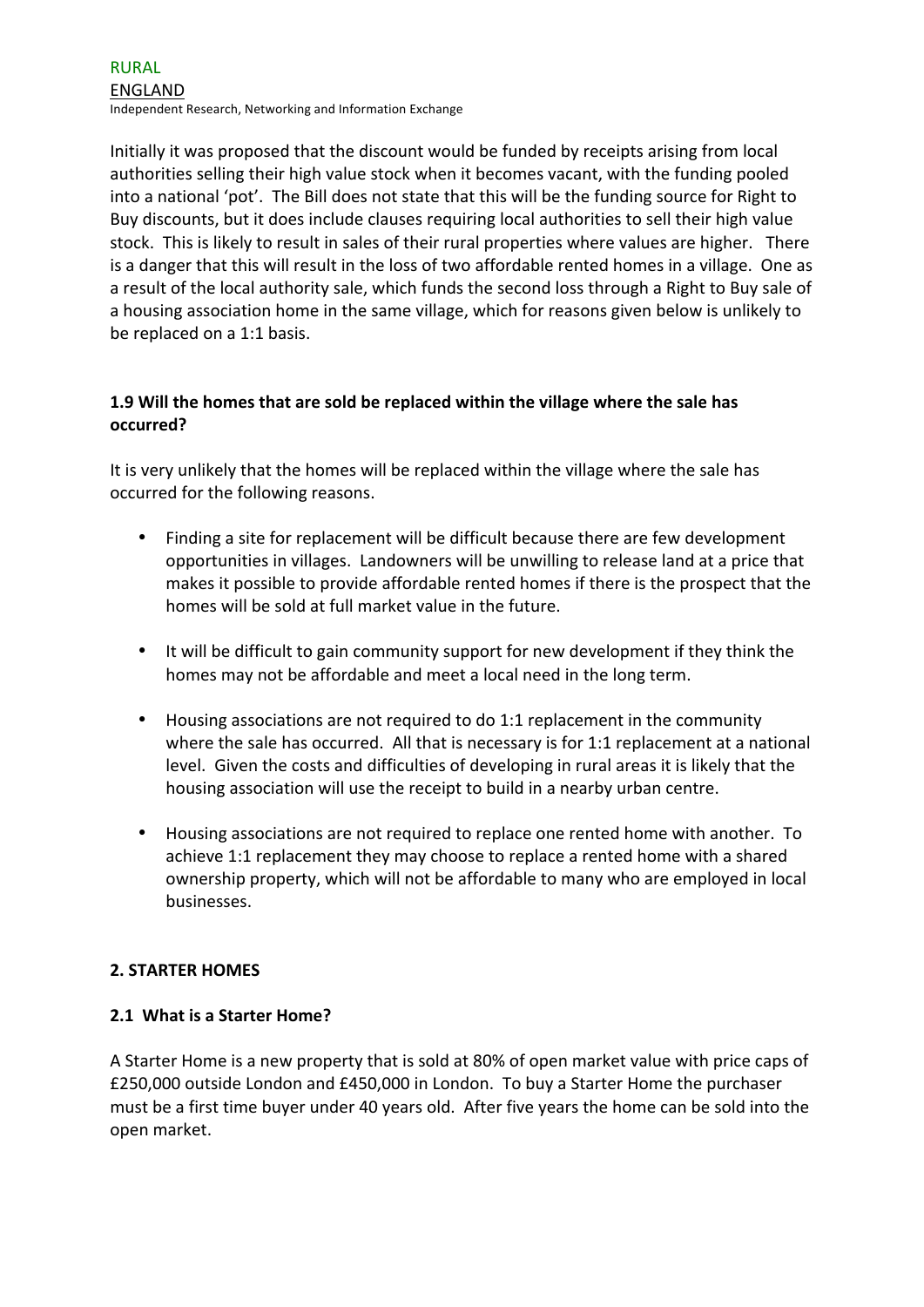# **2.2 Is this affordable in rural areas?**

No. In rural districts someone earning a lower quartile wage would need 6.8 times their salary to purchase a Starter Home priced at 80% of lower quartile house prices. Even on a median income they would need 5.9 times their salary to purchase.

### **2.3** Is this affordable housing?

Under the current affordable housing definitions provided in the National Planning Policy Framework this form of tenure is explicitly excluded. However, the Government is proposing to change the definition through Regulation to include Starter Homes.

# **2.4 Can Starter Homes be provided on rural exception sites?**

Yes. The Housing and Planning Bill extends this form of development to all sites. In the Rural Productivity Plan, published in August 2015, it stated that the Starter Homes Initiative will be extended to rural exception sites.

### **2.4** Will this affect the provision of affordable homes to rent and for shared ownership?

Yes. The higher sales value of Starter Homes will mean that landowners will expect a higher price for their land making it financially unviable to build affordable rented housing. This will particularly affect rural exception sites where land values currently reflect the constraint that they can only be used to provide affordable housing to meet local housing needs.

It is likely that sites with Starter Homes will be sold with covenants including overage agreements that ensure the landowner has some benefit if/when the homes are sold into the open market.

# **2.5** Can a site with Starter Homes also provide affordable rented and shared ownership **housing?**

Yes, but the Government has explicitly stated that Starter Homes will be exempted from affordable housing or other S106 contributions. It is likely that developers and landowners will favour either a 100% Starter Home development, or one where these are built alongside open market sale housing.

# **2.6** Will local planning authorities be able to resist Starter Home developments

The Housing and Planning Bill requires that local planning authorities use their planning functions to promote the supply of Starter Homes. However, the detail of how the policy